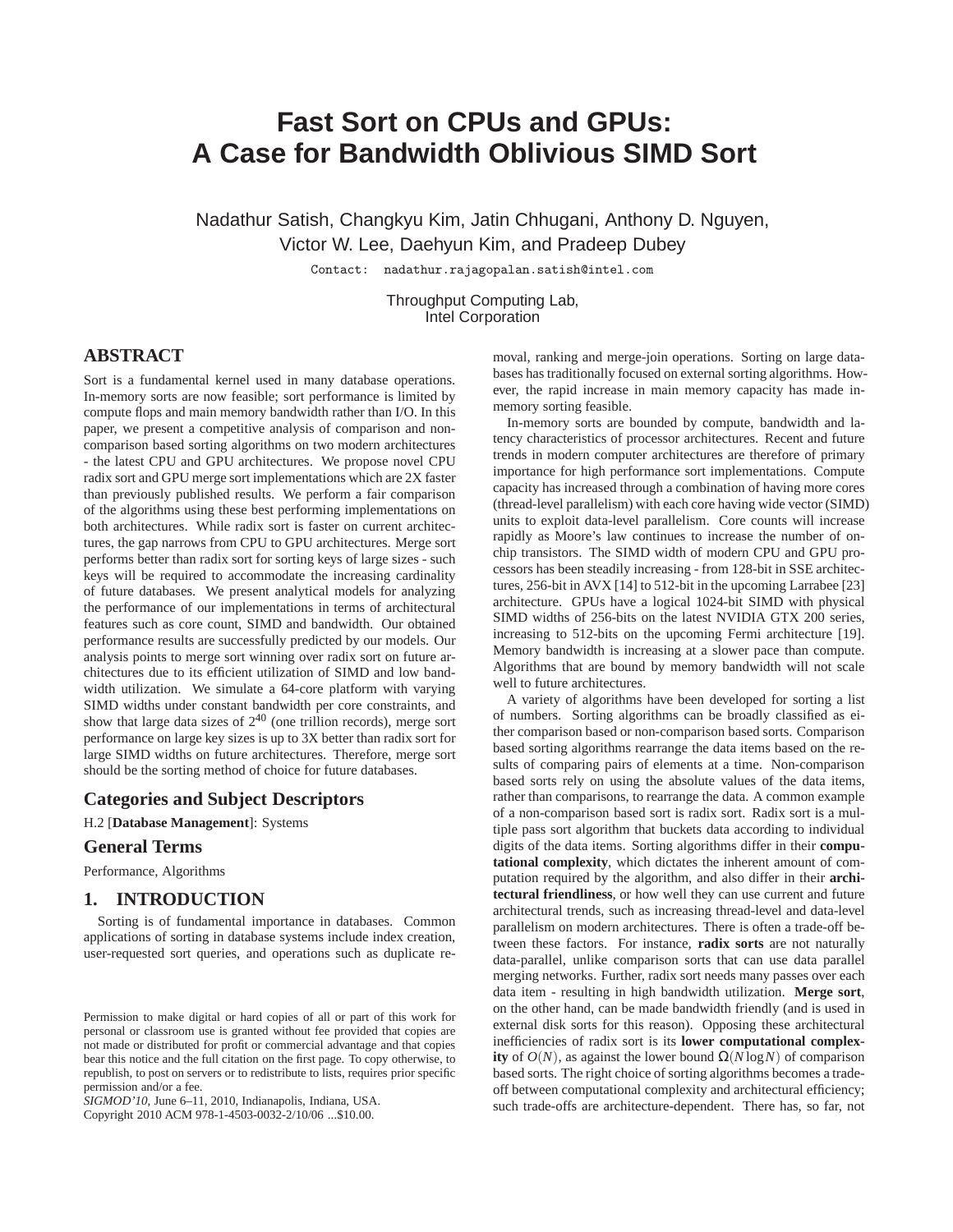been much work in analyzing the efficiency with which sorting techniques utilize modern architectural features. In this work, we evaluate these trade-offs on two sorting algorithms - radix sort with a low  $O(N)$  computational complexity, and a SIMD-efficient and bandwidth oblivious merge sort with a complexity of *O*(*N*log*N*). We investigate these trade-offs on the latest CPU and GPU architectures, which are commercially widespread and hence of interest to the database community. The Intel Core i7 CPU has 4 cores each with 128-bit SSE width, while the NVIDIA GTX 280 has 30 SMs each with 256-bit SIMD units.

In order to make such an investigation fair, the algorithms must be implemented as efficiently as possible on each architecture. We, therefore, identified bottlenecks found in common implementations of each sorting algorithm (such as irregular memory accesses, lack of SIMD use, conflicts in local storage such as cache or shared memory) and optimized our algorithms to avoid such bottlenecks. Our novel CPU radix sort algorithm uses a buffer stored in cache to localize scatters; this avoids capacity and conflict misses, resulting in the **fastest** reported CPU sorts. We implemented an optimized merge sort on the GPU which is only 10% off the best known sorting algorithm (a radix sort) on the GPU. We adopted highly optimized codes where available, including a CPU merge sort and a GPU radix sort. Our resulting implementations are the best performing implementations of these sorting algorithms on these architectures, and include the highest performing sort on each architecture. We provide a **performance model** for each of our resulting implementations in terms of the compute, bandwidth and SIMD usage of our algorithms. Our analysis results match well with the actual performance results.

The influence of architectural awareness on sorting algorithms is clear from our investigations. The best implementation of the same radix sort algorithm is very different on CPUs and GPUs - a SIMD friendly 1-bit split based code is best on GPUs that heavily rely on data-level parallelism, while a scalar buffer-based scatter approach works best on CPUs with lower SIMD widths. However, we show that both versions of radix sort have heavy bandwidth demands due to their multi-pass nature. The bandwidth demand of radix sort increases for large key sizes - radix becomes **bandwidth bound** on even the latest CPUs on **6-byte keys**. GPUs have much higher bandwidth - however, even then a part of the radix sort algorithm is bandwidth bound. Algorithms that are bandwidth bound cannot use compute resources effectively. On the other hand, merge sort uses bandwidth resources efficiently, and is compute-bound. Merge sort hence becomes faster than radix on GPUs on keys larger than 8 bytes, and faster on CPUs for keys greater than 9-bytes. In addition, merge sort can also utilize SIMD resources efficiently. While the higher computational complexity of merge sort does make it slower than radix on current architectures for large data sets of 4-byte keys, the gap narrows from 1.7X on CPUs with 128-bit SIMD to only about 10% on GPUs with 256-bit SIMD.

Having identified the bottlenecks of these algorithms on current hardware, we project the performance of our algorithms on future architectures with wider SIMD and lower bandwidth-to-compute requirements. The bandwidth-oblivious SIMD-friendly merge sort will perform better on such architectures. We confirm our projections by simulating our algorithms on architectures with varying SIMD widths, and show that as SIMD widths increase to 2048 bit and beyond, SIMD merge sort performance for 8-byte keys is 1.5X faster than radix sort on data sizes as large as 2<sup>40</sup> (one trillion records). For 16-byte keys, the performance ratio further increases to 3X better than radix sort. The **bandwidth-oblivious SIMDfriendly** merge sort, should, therefore, be the sorting method of choice for future databases.

# **2. RELATED WORK**

Several implementations of comparison and non-comparison sorts on multi-core and many-core processors with SIMD support have been reported in the literature. Bitonic sort [4], which allows for a straightforward use of SIMD (albeit at a higher algorithmic complexity of  $O(N \log^2 N)$  as compared to the  $O(N \log N)$  of merge and quick sorts), has been implemented on many architectures, including GPUs (one example is GPUTeraSort [12]). Before the advent of scatter functionality and local stores on GPUs, bitonic sort was well suited for GPU implementations.

After recent improvements in GPU technology, other comparison sorts with lower algorithmic complexity of  $O(N \log N)$  such as merge sort and sample sort have become viable. Implementations of sample sort [18], merge sort [22] and hybrids of radix and merge sort [25] has been reported on GPUs. A combination of merge sort and comb-sort (AA-Sort) has also been developed for the PowerPC 970MP [13]. AA-Sort consists of two passes: in the first pass, each thread performs a local comb-sort, the results of which are merged in the second pass. On multi-core CPUs, the merge sort implementation by Chhugani et al. [9] has the best reported comparison sort performance to date. The authors utilize an efficient  $O(N \log N)$ algorithm and use available parallelism such as thread-level and data-level parallelism to achieve their performance. No analogous algorithm has been reported yet for GPUs. In this work, we adopt their algorithm as our basis and develop an optimized GPU implementation, resulting in the fastest reported GPU comparison sort.

Radix sort is a non-comparison based sort that has a lower algorithmic complexity of  $O(N)$ . However, radix sort has an irregular memory access pattern that results in misses to the cache and page hierarchy on modern CPUs, leading to wastage of memory bandwidth and increased memory latency. A cache-aware version of radix sort (CC-Radix sort) [15] was reported on the MIPS R10000 processor. The Intel Performance Primitives library [2] has a highly optimized version of radix sort for the Intel x86 architecture. However, both these implementations while cache-conscious do not account for cache conflict misses. LaMarca et al. [17] show that conflict misses become a significant source of cache misses in traditional radix sort, especially at large radix values. In this work, we report an optimized version of radix sort that maintains a softwaremanaged buffer in cache and is managed to avoid cache conflict misses; this is the fastest reported sort on CPU architectures.

Scatter based radix sorts, even to a local buffer, cannot efficiently use the data-level parallelism available in modern architectures. On GPUs, where using data-level parallelism is critical to performance, a different version of radix sort has been reported by Satish et al. [22]. This implementation reduces memory scatters based on locally sorting data in blocks; this sort is based on a sequence of 1-bit stream split operations that can be efficiently implemented on GPUs using scan primitives. This makes it the fastest reported GPU sort. There are tradeoffs between the buffer and local sort implementations of radix sort based on the SIMD width of the processor.

Recent advances in CPU and GPU architectures have resulted in sorting algorithms that have been optimized for each architecture. In this work, we evaluate the tradeoffs between comparison and non-comparison sorts on different architectures with varying SIMD width, project these findings to future architectures, and make a case for the SIMD-friendly bandwidth-oblivious merge sort.

# **3. PERFORMANCE OF SORTING ALGO-RITHMS ON MODERN PROCESSORS**

While the theoretical computational complexity of different sorting algorithms has a definite impact on performance, the efficiency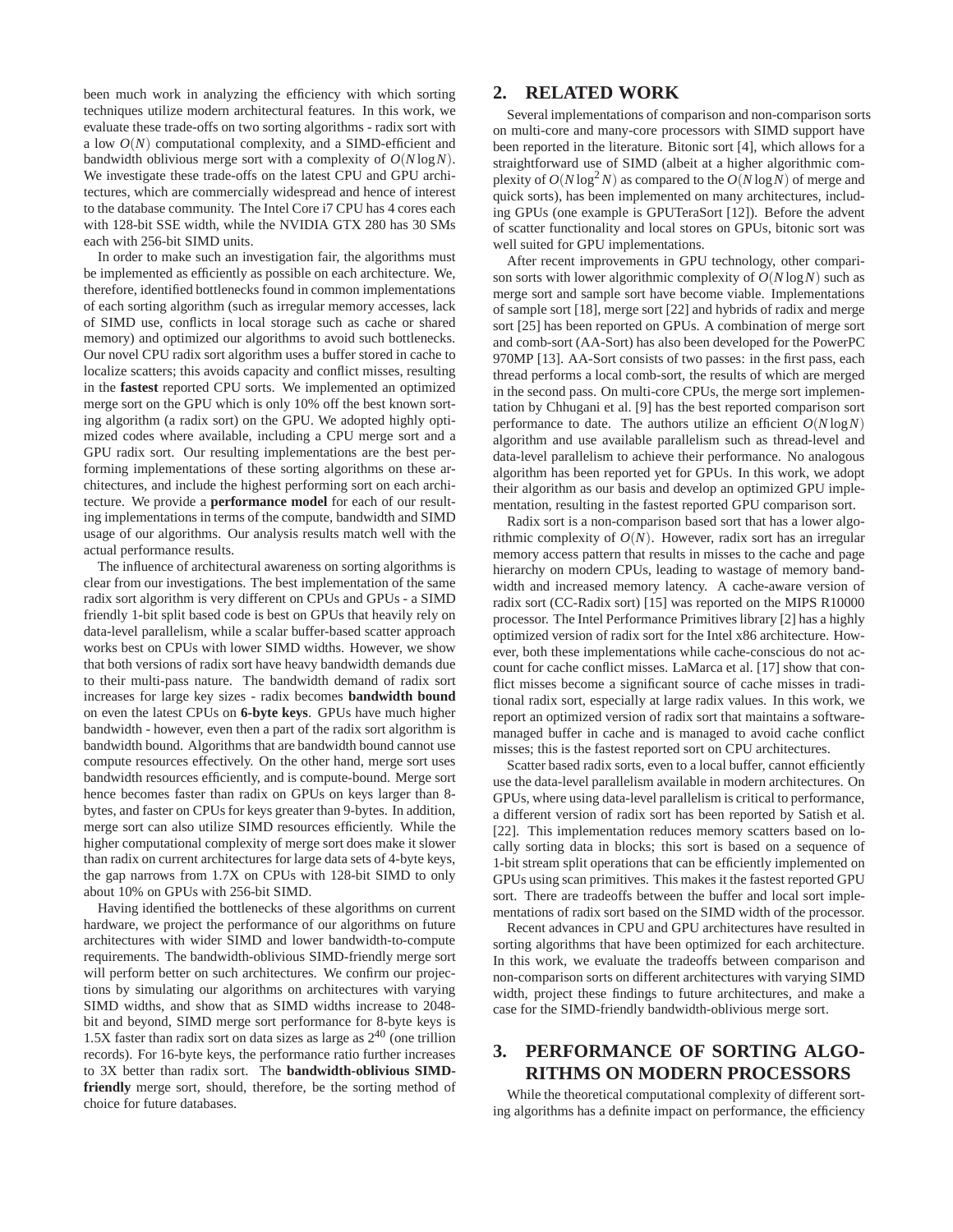with which they use different hardware features is often decisive in terms of performance. With increasing memory sizes, in-memory databases are now common, and hence I/O is not a major constraint. The performance limitations have now shifted to the compute and main memory resources available in the architecture. We now illustrate some of the recent architectural advancements and their impact on sorting performance in the context of database operations.

# **3.1 Thread-Level and Data-Level Parallelism**

Modern processors have increased compute power by (a) adding more cores to exploit thread-level parallelism, and (b) adding SIMD units to exploit data-level parallelism. Many thread parallel implementations of sorting algorithms have been proposed for different multi-core architectures. A number of sorts such as merge and quick sort naturally involve combining or splitting different blocks of data in parallel. Other sorts, such as radix sort, can be parallelized through blocking the input data and using global histogram updates to coordinate between the blocks (see Blelloch [6]). These have been shown to scale well on CPU and GPU architectures.

Data-level parallelism is harder to exploit in certain sorting algorithms. For efficient SIMD execution, the data to be operated on has to be contiguously laid out in memory. In the absence of contiguous accesses, gathers/scatters<sup>1</sup> to memory are required, which are slow on most architectures. Radix sort, for instance, generally involves a common histogram update and irregular memory accesses to rearrange the data; both of these are inherently unsuited to SIMD execution. Variants of radix sort that are more SIMD friendly have been proposed [27]; however they require many more instructions to execute. On the other hand, merge sort can use sorting networks that are SIMD friendly [9]. As SIMD widths have been increasing, SIMD-friendly sorts become increasing more efficient.

## **3.2 Memory Bandwidth**

Sorting fundamentally involves rearranging data resident in memory and as such is typically memory intensive. The memory bandwidth has not improved as much as the computational capacity of modern processors, and the per-core bandwidth is expected to further drop in the future [21]. Algorithms that require high memory bandwidth are likely to become bandwidth bound and hence stop scaling with respect to number of cores and SIMD width.

In order to bridge the gap between application bandwidth requirements and available bandwidth, architectures have introduced on-chip local storage in the form of cache hierarchies on CPUs and shared memory on GPUs. If the data set being processed fits in this storage, no main memory bandwidth is utilized; otherwise data is read and written from main memory. Sorting algorithms have been redesigned to use such storage areas. Merge sort can be made very efficient in terms of bandwidth use, requiring just two reads and two writes of data through a multi-way merge implementation [11] that limits the working set to fit in caches. Radix sort is not as bandwidth-friendly. If the input data is much larger than cache size, each input key must therefore be read and written in each pass.

# **3.3 Latency Effects/ILP**

Instructions with high latency can lead to low utilization of functional units since they block the execution of dependent instructions. This is typically due to long latency memory accesses caused by last-level cache misses. In addition to cache misses, misses to an auxiliary structure called the Translation Lookaside Buffer (TLB) – used to perform a conversion from virtual to physical memory addresses, can also result in significant performance degradation.

Caches and TLBs are organized such that they have minimal misses when physically contiguous regions of memory are accessed (called *streaming accesses*). Caches are organized into cache lines of 64 bytes, which is the unit of data transfers between the cache and main memory. When the access is streaming, consecutive accesses will belong to the same cache line and memory page, resulting in cache and TLB hits. Streaming accesses also minimize cache conflict misses, which occurs when different memory regions are mapped to the same cache line due to cache associativity and are alternately accessed - resulting in a series of cache misses. Caches are organized to minimize such misses when a contiguous region of memory of less than the cache size is accessed.

Algorithms that have streaming access patterns therefore have minimal impact from cache and TLB misses. Among sorting algorithms, merge sort has a streaming access pattern, resulting in low misses. Radix sort, on the other hand, has a data rearrangement step where contiguous inputs are written into widely scattered output locations. This can cause page misses, since each of these locations is likely to belong to different pages, as well as cache misses, since they will also belong to different lines. Cache-conscious radix sorts have been designed where the memory scattered writes are limited to a small number of pages and cache lines [15]. However, cache conflict misses are still possible. We propose and discuss a buffer scheme in this work to minimize such misses.

## **4. RADIX SORT**

In this section, we describe the basic radix sort algorithm and its parallel implementation in Section 4.1. In Section 4.2, we then propose a *buffer-based* scheme for making radix sort architecturefriendly and also describe a previous local sort approach based on *stream splits*. We then describe the best CPU and GPU implementations of radix sort in Sections 4.3 and 4.4 and present a performance model to analyze their performance.

Radix sort is a non-comparison based sort algorithm which was used as far back as Hollerith's tabulating machines in the early 1900's. In radix sort, the values to be sorted are broken up into digits, and are sorted a digit at a time. Radix sorts can proceed either from least to most significant or vice-versa, We consider the variation of radix sort starting from least to most significant digits. A similar analysis also applies to the other variant.

In order to sort the keys according to a given digit, a counting sort [10] is used: a count (or histogram) of the number of keys with each possible digit value (or *radix*) is obtained. Then for each key, we compute the number of keys that have smaller radixes than the current radix (sum of all preceding histogram values), and add the number of keys with the same radix that are before this key in the sequence. This gives the output location of the key; and finally, the key is written to that location.

We now describe efficient parallel radix sort implementations. We use the following symbols in Sections 4 and 5.

- *N* number of elements to be sorted
- $K$  data size of key in bits
- *T* number of threads
- $C$  size of local storage cache (CPUs) / shared memory (GPUs)
- *S* SIMD width number of 32-bit keys stored in a SIMD register

The following symbols are specific to radix sort:

- *D* radix size (number of bits/digit)
- *B* buffer size (in number of elements) per each of the 2*<sup>D</sup>* radixes
- *H* histogram of radixes,  $H(k)$  is count of elements in radix  $k$
- *M* the number of blocks into which data is grouped
- $H_m$  a local histogram for block *m*

<sup>&</sup>lt;sup>1</sup>In this paper, we use the term "gather/scatter" to represent read-/write from/to non-contiguous memory locations.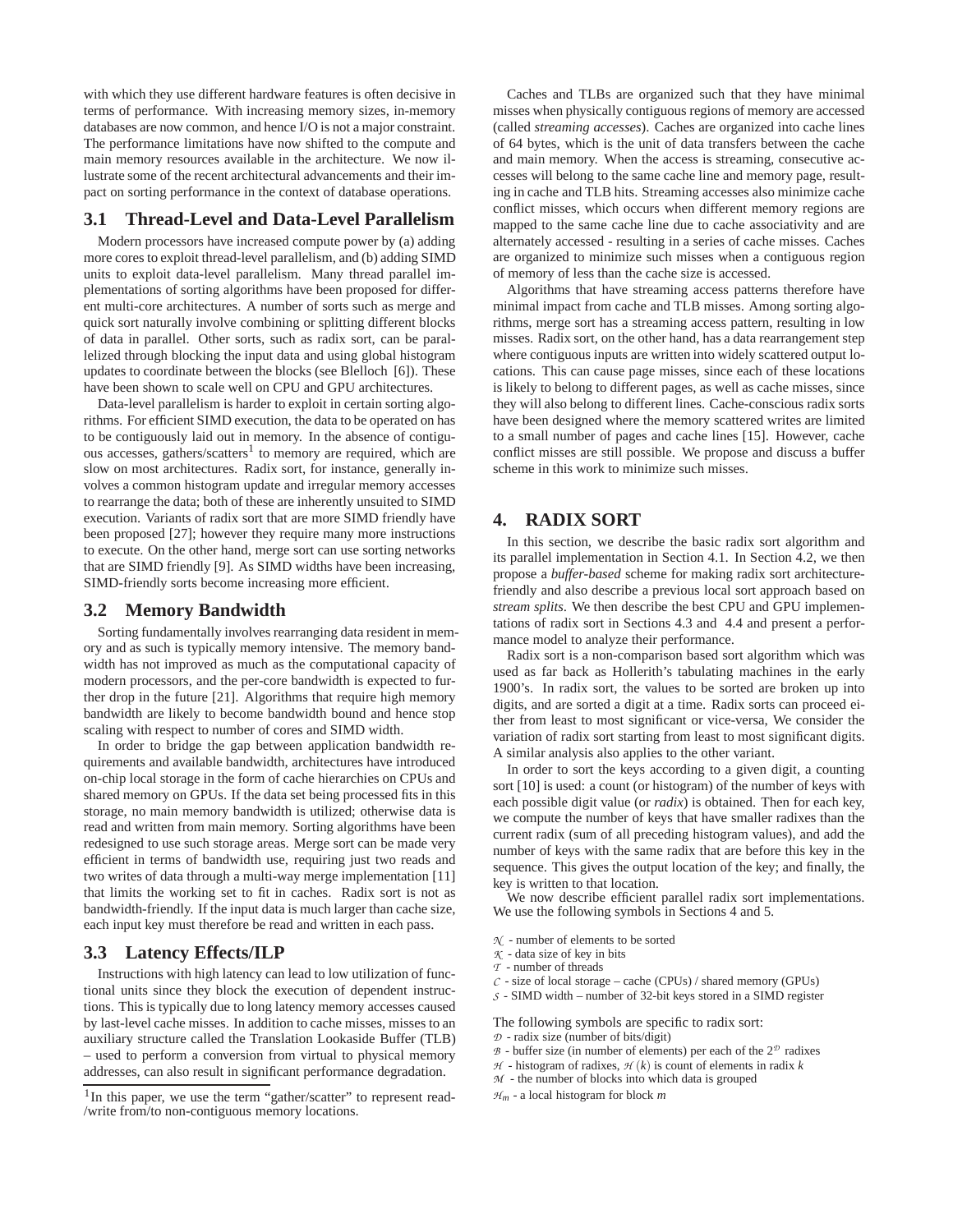# **4.1 Basic Parallel Algorithm**

Thread-level parallelism is easy to extract - the input to be sorted is broken up into blocks, and a local histogram obtained for each block. These local histograms are then combined into a global histogram, and the rearrangement is then done using the global histogram. The process of converting the local to a global histogram is a prefix sum (scan) operation that is easily parallelized [6, 27].

#### For all digits in the number:

**Step 1:** Divide the input evenly among *T* threads. For each thread, compute a local histogram *H<sup>t</sup>* for each thread *t*.

**Step 2:** Compute a global histogram from the local histograms using a parallel prefix sum (scan) operation. We now have the starting offset to which each radix for each thread should be written.

**Step 3:** Each thread then computes the write offset of each key in its partition as the sum of: (1) the starting offset computed in Step 2 for the current radix, and (2) a local histogram update within the partition to compute the number of keys with the current radix that are before the current key. The key is then scattered to the correct position.

# **4.2 Architecture-Friendly Implementation Alternatives**

The main bottleneck to efficient radix sort implementation is irregular memory accesses, both in computing histograms and in the rearrangement step. In particular, Step 3 involves rearranging a large array (typically residing in main memory) in a bandwidthunfriendly manner, since consecutive writes may be to widely spread out regions of memory. Further, such scatters also result in increased latency of memory accesses due to cache misses and page misses in the TLB, since each access will potentially be to a different page of memory.

We can reduce memory bandwidth utilization as well as latency of memory accesses by improving the locality of the scatters. By utilizing **local storage** (caches in CPU architectures or shared memory on GPUs), we can transform global memory scatters to local storage scatters. This can be achieved in two different ways: (1) buffering up writes to different cache line wide regions (64-bytes) of main memory in local stores (Section 4.2.1) and writing them in a contiguous manner to main memory, or (2) locally sorting small blocks of data that fit into local memory (Section 4.2.2) according to the considered radix.

# *4.2.1 Buffer based scheme*

The basic idea in the buffer based scheme is to collect elements belonging to the same radix into buffers in local storage, and write out the buffers from local storage to global memory only when enough elements have accumulated. This has two advantages: (1) all writes to global memory are now at a larger granularity than individual elements, resulting in better bandwidth utilization, and (2) at any time, there are only as many memory pages being written to as there are radixes. Since all writes to each radix are to consecutive locations, each page of memory, once opened to write a key with a particular radix continues to be reused until either the page is full or all values belonging to that radix are written out. This scheme results in few page misses as long as the number of radixes are tuned to suit the size of the TLB in the architecture.

On cache-based architectures, a straightforward implementation of radix sort can perform buffering implicitly, since caches are arranged into cache lines that map to memory bus width, and are written out only when a write to a different region of memory accesses the same cache line. However, in our experiments, we found that a naive implementation resulted in a significant number of **cache** **conflict misses**. This phenomenon is observed for a wide variety of input distributions. Such misses occur because the buffers belonging to different radixes are not present in contiguous memory locations, and hence can map to the same cache line depending on the exact memory addresses. A fully associative cache, (where there is no restriction on where individual memory addresses are mapped) can eliminate conflict misses. However, fully associative caches are architecturally too expensive to be built. To eliminate cache conflicts, we propose and use a *software managed buffer* and allocate a contiguous region of memory where all buffers are present and manage it using software.

**Software managed buffer:** Our software managed buffer scheme is illustrated in Figure 1. We maintain an area of  $\mathcal{B} \cdot 2^{\mathcal{D}}$  elements in local storage, in which *B* elements are buffered for each radix. The input is streamed through and appended to the correct buffer depending on its radix (Figure 1(a)). Software then checks if the buffer has filled up. Once a buffer is full, it is emptied by writing out the buffered elements to global memory, as in Figure 1(b). The buffer can then be reused for further entries (Figure 1(c)). Our software buffer has *B* is sized to be a multiple of 64 bytes, which is the unit of main memory transfers.

The choice of the number of bits considered in a single pass depends on the size of the local store, and the number of page translation entries (TLB size). For optimum utilization of memory bandwidth, there must be at least 64 bytes (memory transfer size) per radix in the local buffer, placing an upper limit on the number of radixes. Further, the number of radixes must also be less than the number of TLB entries, so that accesses to buffers do not suffer from TLB misses. Thus, the overall number of radix values is chosen from the minimum of these two constraints. Since the entire buffer fits in cache and is consecutively stored in memory, there are **no conflict misses**.

The scheme outlined above is efficient in terms of memory transfers and scalar instructions. However, it cannot utilize the datalevel parallelism available in modern architectures. This is because the buffer scheme still involves scatters - to the local buffer rather than global memory. In the absence of gather/scatter<sup>2</sup> support, data-level parallelism requires that memory reads and writes be to consecutive memory locations. On GPU architectures, scatters to local (shared) memory are cheaper because they have multiple banks. However, even if the process of scattering is cheap, the buffer management (determining when a particular radix needs to be written out etc) can overwhelm any SIMD gains.

#### *4.2.2 Local sort based scheme*

We now describe a scheme based on Blelloch [6] which is a SIMD-friendly approach to radix sort. This scheme blocks the input data into local storage (caches/shared memory) such that multiple operations can be performed on them before a global write.

**Motivation:** While the buffer-based scheme can be made efficient in terms of bandwidth use and cache misses, it cannot utilize SIMD efficiently since it requires atomic histogram updates as well as scatters to buffer entries in different cache lines. A key insight by Blelloch [6] was that SIMD can be much better utilized if the sorts are done a single bit at a time.

**SIMD-friendly sort:** Sorting on a single bit can be viewed as *splitting* up an input stream into two output streams - one for the '0' case and one for the '1' case. In this case, the write offsets of each input key can be computed in two steps: (1) compute a prefix sum (or scan) of the *negated* bit for each key. This gives the

<sup>&</sup>lt;sup>2</sup>We use the term "gather/scatter" to represent read/write from/to noncontiguous memory locations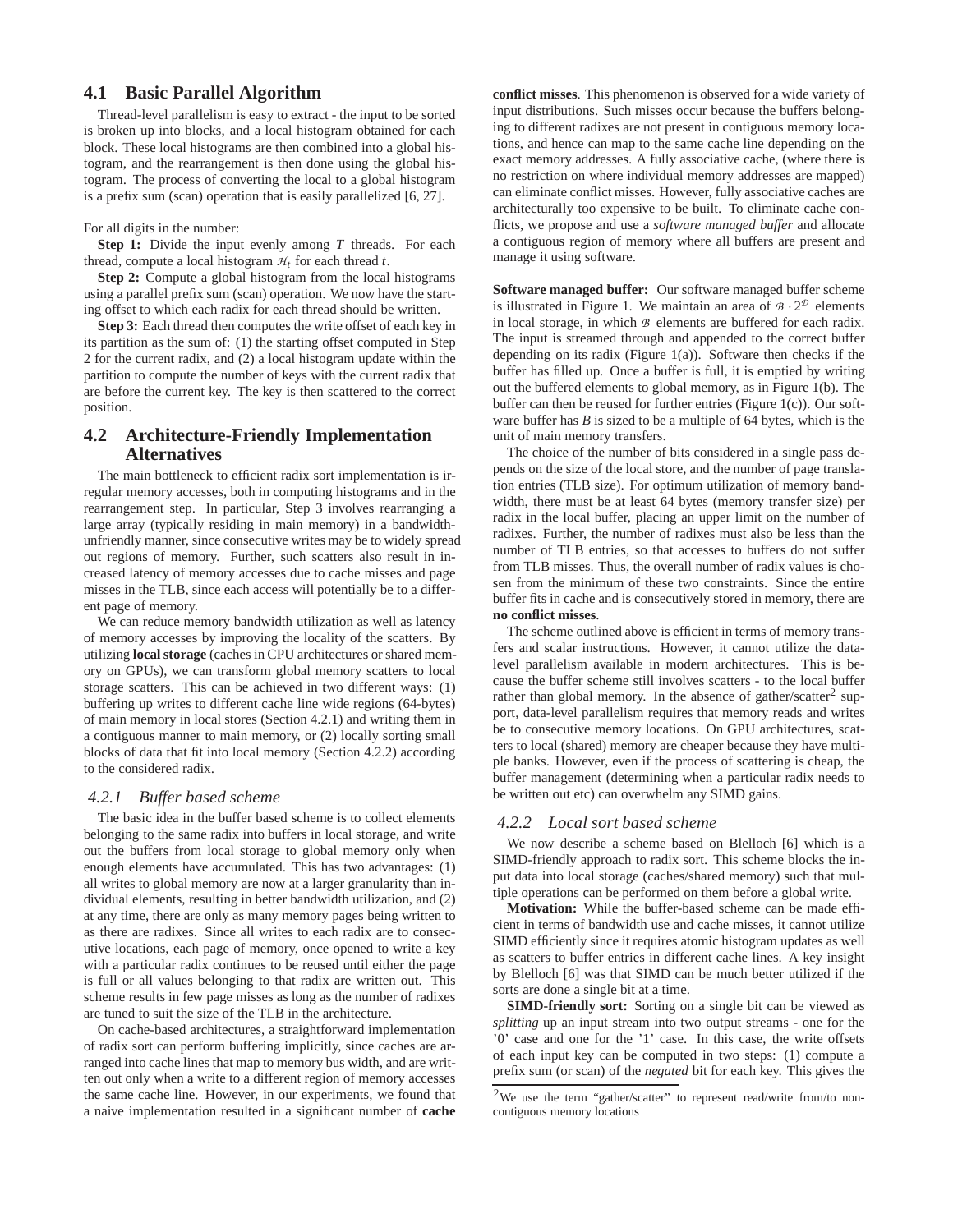

**Figure 1: Different stages of buffer-based radix sort (a) local scatter to different cache lines (b) a full cache line that is flushed into global memory and (c) reuse of the cache line after flushing.**

offsets for all keys with a bit value of '0'. (2) for keys with a bit value '1', we compute the difference between the total number of keys with bit '0' and the prefix sum value for the key as the offset. These two steps can be efficiently done with SIMD operations: (1) using SIMD versions of prefix sums, and (2) as a SIMD subtraction operation. SIMD-friendly prefix sums can be implemented using tree scans with two phases - a down-propagation phase performing a reduction of data and an up-propagation phase to propagate the reduced results [6, 22, 24]. The offsets found through the scan are then used to scatter the data. However, such a scatter is fast, because it only involves accesses to at most two cache lines - one for '0' and one for '1'.

However, sorting one bit at a time is highly inefficient in terms of memory bandwidth if we perform one pass over the entire data per bit. Therefore an efficient implementation of this scheme necessarily involves **blocking the input data** into chunks that fit in **local storage** (cache/shared memory), sort on multiple bits (one at a time), and then write out the partially sorted data to global memory. For instance, if a 32-bit value is divided into 4 digits of 8-bits each, then there will be 8 splits in the local sort. At the end of these 8 splits, the local data is sorted on the basis of the 8-bit digit. We then follow Steps 1 and 2 of Section 4.1 on the sorted data to obtain a global histogram of the data on the basis of the 8-bit digit, followed by a write to the computed global offsets in Step 3. Note that unlike the buffer scheme, the local sort scheme does not stream through the input data in Step 1. Instead, it has to block the input data so that it can hold it for multiple operations on different bits. For a more elaborate treatment of SIMD-friendly radix sort, please refer to Satish et al. [22].

The main disadvantage of this scheme is that we must perform as many local splits as the key width in bits. This means that we will have to perform many more operations than in the buffer version. The use of SIMD will result in a win only when the SIMD width of given architecture is sufficiently high to overcome the higher number of operations. We now go into details for a CPU and a GPU architecture.

# **4.3 Implementation on CPUs**

We use the quad-core Core i7 CPU with each core having 4-wide SSE (SIMD) in our experiments. Each core has two SMT threads to hide latency. The two threads on a core share on-die L1 and L2 caches of 32 KB and 256 KB respectively. In our experiments, SMT had a impact of about 20% compared to running one thread per core.

Of the two radix sort implementation alternatives, split radix sort does not perform well due to the low SIMD width. The large number of instructions required for extracting bits and shuffling elements in each iteration overcomes any benefits due to the use of SIMD. The most efficient radix implementation on CPUs is consequently is the buffer implementation of Section 4.2.1. For the buffer based radix sort, neither the histogram update nor the buffer scatter can be written in a SIMD friendly fashion (due to the absence of gather/scatter SSE instructions), Radix sort is consequently implemented in scalar code without SSE instructions. We present the details below.

## *4.3.1 Detailed Implementation*

Radix sort is carried out in  $P = \mathcal{K}/\mathcal{D}$  passes. Each pass involves the following steps:

**Step 1:** First, we divide the data evenly into blocks of size  $M =$  $\mathcal{N}/\mathcal{T}$ . In parallel, each thread iterates through its block *m* and computes a local histogram  $H_m(d)$  for each bin *d* by sequentially incrementing the appropriate bins for each input.

**Step 2:** We update  $\mathcal{H}_m(d)$  to the starting write offset for each bin *d* of each block *m*, computed as

 $\sum_{m'\in M,d'\leq d} \mathcal{H}_{m'}(d') + \sum_{m'\leq m,d'=d} \mathcal{H}_{m'}(d').$ 

**Step 3:** For each thread in parallel, we iterate through the input elements. For each element *n*, we compute its radix digit *d*. We then read off the updated  $H_m(d)$  computed in Step 2 as the write offset  $W(n)$  of element *n*.  $H_m(d)$  is then incremented. Element *n* is written to the buffer at position  $(d \cdot \mathcal{B} + \mathcal{W}(n)\mathcal{B})$ . If  $((w(n)\% \mathcal{B}) = (B-1))$ , then we have filled up the buffer for bin *d*, and we write out the buffer elements  $d \cdot \mathcal{B}$  to  $d \cdot \mathcal{B} + \mathcal{B} - 1$  to global memory at positions  $W(n) - (B-1)$  to  $W(n)$  in a coherent manner.

**Choice of**  $\mathcal{B}$  **and**  $\mathcal{D}$  **:** We choose  $\mathcal{B}$  such that  $\mathcal{B} \cdot \mathcal{K}$  is a multiple of 512 bits (64 bytes), the data bus size of main memory. The exact choice of *B* and *D* depend on (1) the cache size of the architecture, and (2) the number of TLB entries. The Core i7 CPU has a twolevel TLB, with a first level fully-associative TLB size of 64 entries and a second level 4-way associative TLB of 512 entries. We found that using  $\mathcal{D} = 8$  resulted in few TLB misses, while  $\mathcal{D} > 8$  resulted in increasing TLB misses. To avoid expensive L2 cache misses, both the buffer and histograms must fit in the 128 KB on-die L2 cache per thread. The buffer is of size  $\mathcal{B} \cdot 2^{\mathcal{D}} \cdot (\mathcal{K}/8)$  bytes, and the histogram is of size  $4 \cdot 2^{\mathcal{D}}$  bytes.  $\mathcal{B} \cdot 2^{\mathcal{D}} \cdot (\mathcal{K}/8) + 4 \cdot 2^{\mathcal{D}} \le 128K$ . For 32-bit keys,  $\chi$  = 32, and with  $2^{\mathcal{D}}$  = 256, this yields *B* < 128. Since our scheme is memory bandwidth efficient as long as  $B \ge 16$ , we picked  $B = 16$ , the memory bus width size.

#### *4.3.2 Analysis*

Radix sort, for the CPU platform we analyzed, is done in  $P =$  $K/D$  passes = 4 passes for a 32-bit key. Both the compute and bandwidth requirements remain the same for all passes, and so we analyze a single pass. The operations involved in Step 1 are computing the radix of each element, and updating the corresponding histogram(reading, adding one and writing the updated histogram value). Let  $O_{rad}$  refer to the cost of computing the radix (this takes 1 op<sup>3</sup> per element) and  $O_{hist}$  refer to the cost of updating the histogram (this takes 3 ops per element). The compute cost of Step 1 is then  $O_{S1} = O_{rad} + O_{hist} = 4 \cdot \mathcal{N}$ . In terms of bandwidth, the entire data has to be read once, and local histograms written out per thread. The local histograms are negligible in size compared to the input data. For  $\mathcal{D} = 32$  bits (or 4 byte data), this takes  $4/BW$ cycles, where *BW* is the bandwidth in bytes/cycle. For the Core i7, Step 1 is usually bound by memory bandwidth.

<sup>&</sup>lt;sup>3</sup>1 op implies 1 operation or 1 executed instruction.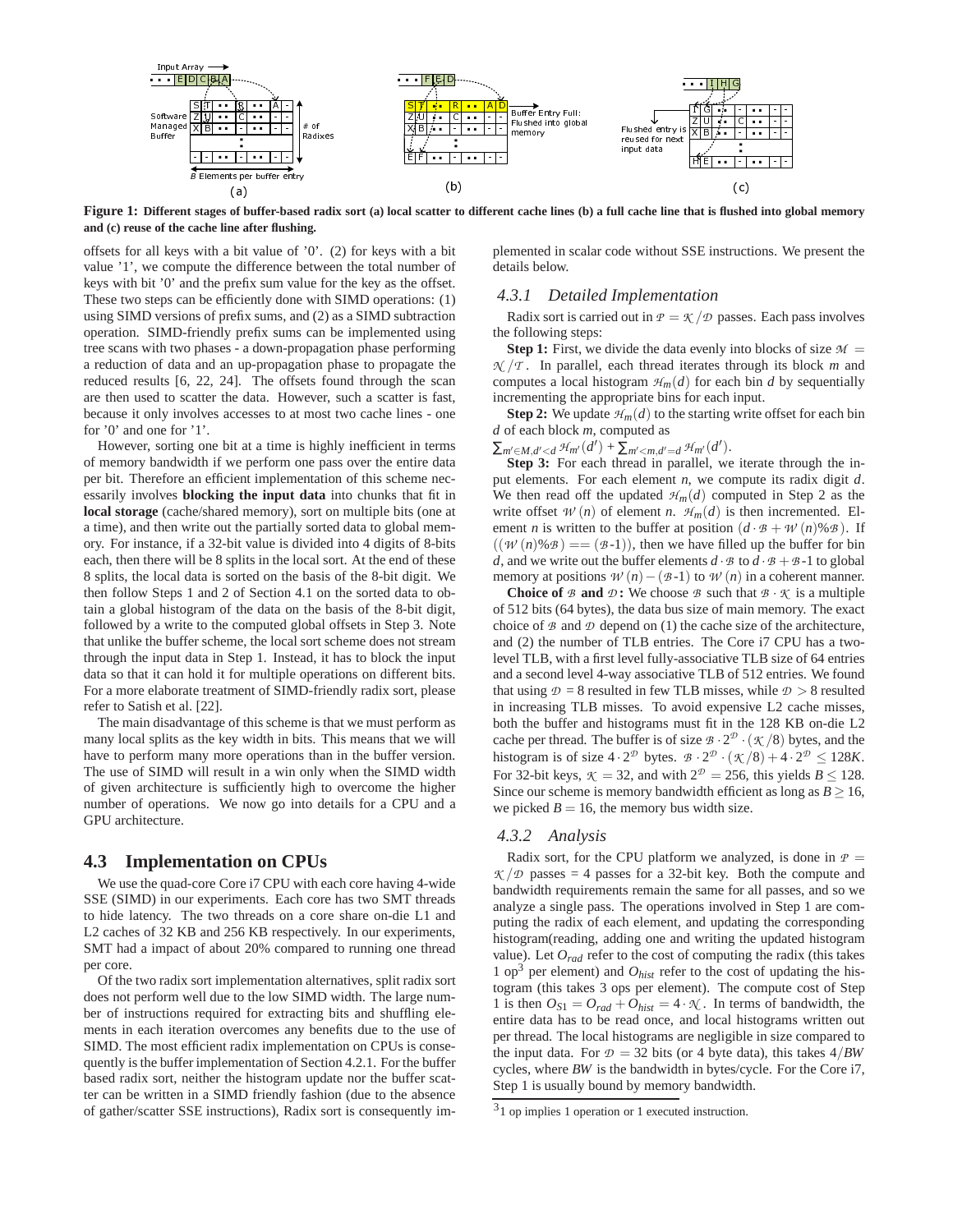Step 2 reads each histogram entry, updates it and writes it back. The cost for each such update is similar to  $O_{hist}$ , but only one update is required per histogram entry. Moreover, each histogram entry is read and written once. There are a total of  $2^D \cdot \tau$  local histogram entries, which is negligible for  $\mathcal{N} \gg 2^D \cdot \mathcal{T}$ . Step 2 takes very little time.

Step 3 computes the radix of each element, updates the histogram, writes each element to its buffer position (computes buffer position and writes it there), and has a buffer management cost associated with checking whether each buffer is full and if so, writing it back to global memory. The total cost of Step 3 is  $O_{S3}$  =  $O_{rad} + O_{hist} + O_{write} + O_{buf}$ . Here,  $O_{write}$  is the cost of computing the buffer index and writing to the buffer, which is 4 ops/element, and  $O_{buf}$  is the cost of detecting whether the buffer written to is full, reading all the elements and writing them to global memory. This also takes 4 ops/element. Overall,  $O_{S3} = 12 \cdot \mathcal{N}$  operations. Step 3 reads the input (as well as the small global histogram) and writes out the sorted results 64-bytes at a time in a bandwidth-friendly manner. However, in a cache-based architecture, any write of data must read the data into the cache and subsequently must be flushed out to memory later. Consequently, there are a total of 2 reads and 1 write of the input data in Step 3, leading to a total of 12 bytes of memory traffic per element for 4-byte data.

The overall compute cost for Steps 1, 2 and 3 is  $O_{comp} = O_{S1}$  +  $O_{S2} + O_{S3} \sim 17 \cdot \mathcal{N}$  ops. The overall algorithm involves *P* passes, (where  $P = 4$  for 32-bit key data), hence a total of  $17 \cdot \mathcal{N} \cdot 4 = 68 \cdot \mathcal{N}$ ops. The total bandwidth required would be 16 bytes/element per pass, for a total of 64 bytes for 4 passes. This results in a required 64/68 bytes/cycle (assuming IPC=1). Current CPUs provide much higher bandwidth, and hence radix sort is compute bound.

# **4.4 Implementation on GPUs**

The NVIDIA GPU architecture consists of multiple cores (called shared multiprocessors, or SMs). The GTX 280 has 30 such SMs. GPUs hide memory latency through multi-threading. Each GPU SM is capable of having more multiple threads of execution (up to 32 on the GTX 280) simultaneously active. Each such thread is called a **thread block** in CUDA.

Each GPU core has multiple scalar processors that execute the same instruction in parallel. In this work, we view them as SIMD lanes. The GTX 280 has 8 scalar processors per SM, and hence an 8-wide SIMD. However, the logical SIMD width of the architecture is 32. Each GPU instruction works on 32 data elements (called a *thread warp*), which are executed in 4 cycles. As a consequence, scalar code is 32X off in performance from the peak compute flops. For radix sort, this means that the scalar buffer version of radix sort performs badly. Consequently, the best version of radix sort is the split-based local sort that can use SIMD. We describe the details of this scheme next.

#### *4.4.1 Detailed Implementation*

In this section, we describe our GPU radix implementation based on the CUDPP implementation [1] (development branch, release 1.1) based on the description in Satish et al. [22].

We describe the GPU algorithm using the same notations as the CPU code (described in Section 4). Radix sort is carried out in  $P = K/D$  passes. Each pass involves the following steps:

**Step 1:** First, we divide the data evenly into a set of blocks *M* , each of size *C* /*T* . Assign each block to a GPU *thread block*.

**Step 1a:** Each thread block locally sorts the data on *D* bits by using *D* 1-bit stream splits operation. 1-bit splits are implemented using scan primitives on the GPU [22].

**Step 1b:** Each thread block computes a histogram of  $2^D$  bins

on the basis of the bits used in the local sort. Each element of the sorted data is checked for equality against its predecessor, and markers are set when the equality check fails. These markers give the starting addresses of different histogram bins. The histogram is computed as the difference between consecutive starting addresses. Both the histogram and the sorted list are written to global memory.

**Step 2:** We compute  $\mathcal{H}_m(d)$ , the starting write offset for bin *d* of block *m*, as  $\sum_{m'\in M, d' < d}$   $\mathcal{H}_{m'}(d') + \sum_{m' < m, d' = d}$   $\mathcal{H}_{m'}(d')$ . This step is a global prefix sum on the 2*<sup>D</sup>* histogram entries of each of the *M* blocks.

**Step 3:** Each thread block *m* writes the values corresponding to each of bin *d* into its location  $H_m(d)$ . These writes involve coalesced memory accesses since each value belonging to the same bin is written to consecutive memory locations.

On the GTX 280,  $C = 16KB$ , and the best implementation chose  $\tau$  = 8, which means each block was of size 2 KB (storing 512 32bit keys). The choice of  $\mathcal D$  was picked to be 4, since that resulted in most bins having more than 16 elements, resulting in efficient coalesced writes in Step 3.

### *4.4.2 Analysis*

Overall, GPU sorts on 32-bit keys are compute bound. Step 1a involves a local *D* -bit sort of data using *D* 1-bit stream splits. Each split operation involves 28 SIMD operations (4 in computing the bit and writing it to shared memory, 12 to perform a SIMD scan of the bits, 4 to compute the position of each element in the split array based on this scan, and 8 in writing each element to its correct position and writing back to global memory). Thus Step 1a takes  $28 \cdot D$  ops. Step 1b computes the histogram based on the sorted array, and involves reading each sorted value (3 ops), checking it for equality with the previous value (7 ops), storing all indexes where the values differ to obtain histogram offsets (4 ops) and finding differences between the offsets stored to get a histogram count (8 ops), a total of 22 ops. Step 1 thus takes a total of  $22 + 28 \cdot \mathcal{D}$  ops. This produces 32 elements, hence  $(22+28\cdot\varpi)/32$  ops/element. In terms of bandwidth, Step 1 reads and writes the data once for a total of 8 bytes (histograms are negligible in size). Since GPUs offer a high achievable bandwidth of about 2.8 bytes/cycle/core, reading and writing data only takes about 2.9 cycles/element. For  $\mathcal{D} = 4$ , Step 1 is bound by compute operations and not by bandwidth.

Step 2 takes negligible time for large  $\mathcal N$  and is ignored. Step 3 requires about 16 SIMD operations, spent in reading the histograms and input keys (4 ops), computing the radix (4 ops), computing the global offset from the histogram result of Step 2 (6 ops), and storing the keys (2 ops). This produces 32 elements; hence a total of 0.5 ops/element. However, Step 3 needs to read and write the data once more: a bandwidth use of 8 bytes/element, which requires 2.9 cycles on the GTX 280. Step 3 is bandwidth bound.

# **5. MERGESORT**

Mergesort is a comparison based algorithm that is based on merging two sorted lists of size *L* into a sorted list of size 2*L*. In the next step, it merges two lists of size 2*L* to obtain a list of size 4*L*, and so on, until there is only one sorted list. This requires  $O(log N)$  steps, where *N* is the size of the list to be sorted. Each step requires  $O(N)$ work to perform the merge, hence resulting in an overall *O*(*N* log*N*) complexity.

Merge sort can be mapped well to modern many-core processors. In particular, apart from TLP, it is also capable of utilizing DLP and utilizes bandwidth efficiently. While the performance of the scalar version of merge sort suffers from branch mispredictions, the data-parallel variant uses merging networks in which branches are infrequent. Consequently the impact of branch misprediction is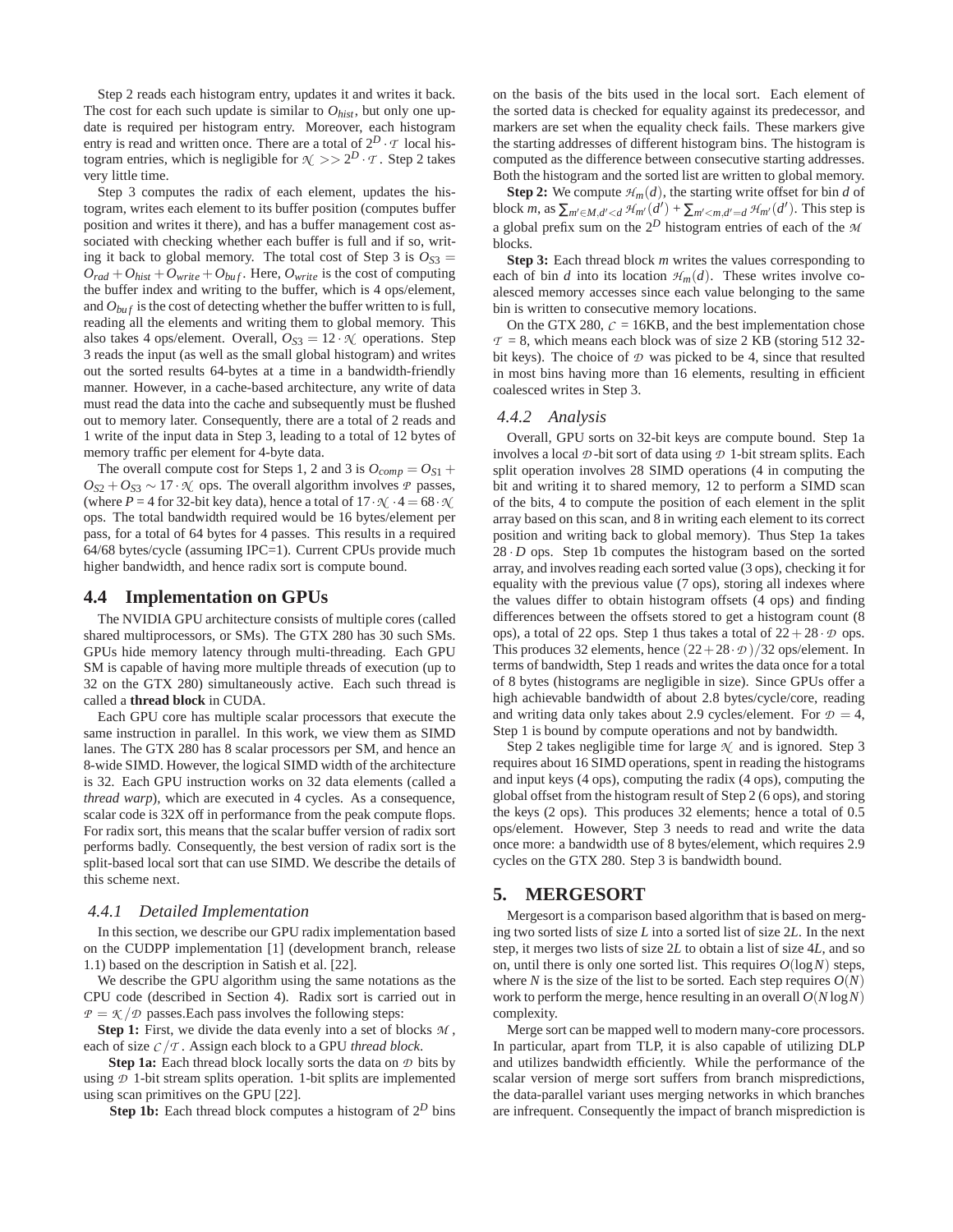

**Figure 2: A 4x4 bitonic merge network.**

low. Further, SMT has a low impact of less than 10%. Although an efficient implementation on CPUs is known, it has not been adapted to GPUs. We now describe the high level merge sort algorithm and how it is mapped to many-core processors and GPUs.

# **5.1 Parallel MergeSort Algorithm**

We adopt the basic bitonic merge network algorithm by Chhugani et al. [9]. The algorithm works by successively merging lists at SIMD width granularity to exploit data-level parallelism. To exploit thread-level parallelism, the set of lists to be pairwise merged is evenly split among the threads. The overall algorithm is to merge successive pairs of lists using two steps:

**Step 1:** As long as each thread has one or more pairs of lists to merge, threads work independently to merge their allotted pairs. Each thread merges a pair of lists using a data parallel bitonic merge network. A bitonic merge network can be implemented as a sequence of comparison and shuffle operations. as shown in Figure 2. At the end of each step, the size of each sorted list doubles, and the number of lists to be merged halves.

**Step 2:** Eventually, there will be fewer lists to merge than threads. Multiple threads must now cooperate to merge two lists. This can be done by partitioning each pair of lists into multiple chunks that can be merged independently. Francis et al. [11] proposed a scheme based on finding quantiles to partition the lists evenly. Once partitioning is done, these partitioned lists can be independently merged using Step 1. Continue Step 2 until the entire list is sorted.

**Multi-way merge:** Merge sort can be made bandwidth-oblivious by adopting multi-way merge [11]. Instead of merging two lists at a time, this technique merges *all* the sorted lists from Step 1 to create the final sorted list. It is implemented in a bandwidth friendly fashion by using a binary tree, where the leaves correspond to the cache-sized sorted lists, and the internal nodes correspond to the partial results of merging its children nodes. Only a fixed sized chunk of elements is brought into the cache from the leaves, and the output is finally written to the main memory (as the final sorted list). The intermediate nodes are always cache resident and do not contribute to the bandwidth requirement.

For particular architectures, specific optimizations and parameter choices (such as the width of the bitonic merge kernel) may be required. We discuss these details next.

#### **5.2 Implementation on CPUs**

We briefly discuss the mergesort implementation described in Chhugani et al. [9] for multi-core CPUs with  $s = 4$ -wide SSE.

#### *5.2.1 Detailed Implementation*

**Step 1** is implemented in two phases – a first phase where each thread sorts data up to its cache size (requiring a single read and a final write of data from/to main memory), and a second phase where the data sorted by each thread is merged (using multi-way merge, this also only requires only a single read and write of data from main memory). Both phases use a 4-way bitonic merge network using  $s = 4$ -wide SSE instructions. We choose to view the



**Figure 3: SSE code snippet for one level of the bitonic merge network. The overall network requires 6 SSE min/max and 7 shuffle instructions.**

bitonic merge kernel as a min/max/interleave network as shown in Figure 2. The inputs to the merge network are *two* 32-bit sorted lists of length four each, and the output is a merged array of length eight. Merging arrays of length greater than four is done by a sequence of calls to this network. After each call, the smaller four elements are written back to the output, and the rest are retained. Four elements are then picked from the input array with the smallest remaining element. These are then merged with the retained elements. Merging two lists of total size *L* can be accomplished in  $(L-1)/s$  calls to the bitonic merge network, where *s* is the size of the merging network (same as SIMD width). The bitonic merge network itself assumes that one of the inputs is sorted in decreasing order - so the four values read are reversed using shuffles prior to each call. A code snippet for a single level (innermost loop) of the 4-way bitonic network is shown in Figure 3.

In a straightforward implementation, the latencies of the SSE instructions will be exposed due to dependencies between the min/ max and shuffle instructions. On out-of-order CPUs, this can be avoided by merging multiple lists in parallel.

**Step 2** is implemented by generating independent work per thread by partitioning a large list. For instance, to merge two large lists using 2 threads, the median element in the merged list is found. While finding the median, the starting location for the second thread in both lists can also be found. Similarly, to merge two lists using 4 threads, the 1/4th, 2/4th and 3/4th quantiles of the merged list can be found, and the starting elements for the threads also computed. These partitioned lists are then independently merged using Step 1.

#### *5.2.2 Analysis*

**Bandwidth Considerations:** It is important to avoid becoming bound by memory bandwidth since this can dominate the compute requirements of the merge network. If each of the log*N* passes of merge sort needs to read and write the entire list of 4-byte keys from main memory, it would require 8 bytes of memory traffic (per level) per element to be merged. The resultant bandwidth requirements would exceed available bandwidth on Core i7.

However, merge sort can avoid this by (1) performing the first few iterations in cache (when the sizes of the arrays to be merged is small). These passes only read and write data to cache, with a single read and write of data from/to main memory. (2) Beyond this point, the lists to be merged are too large to reside in cache. However, using the multi-way merge scheme, data only needs to be read and written once more from main memory. Using these two optimizations, the entire merge sort algorithm can be implemented with just two reads and two writes of data to memory, and is far from bandwidth bound.

**Compute Requirements:** We build up a model for the time taken by merge sort based on the time taken for a bitonic merge step. For 4-wide SSE  $(s = 4)$ , the bitonic merge takes 6 min/max and 7 shuffle ops, a total of 13 ops. Merging  $\chi$  elements in a single call to Step 1 requires  $\mathcal{N}/\mathcal{S}$  calls to the merge network, for a total of  $13 \cdot \mathcal{N}/s$  ops. Let Step 1 be called  $P_1$  times.

Each of the  $log \mathcal{N} - P_1$  remaining iterations call Step 2. Each call to Step 2 can, in addition to the  $\frac{\pi}{s}$  calls to the bitonic merge network as in Step 1, also needs to partition the data. If the number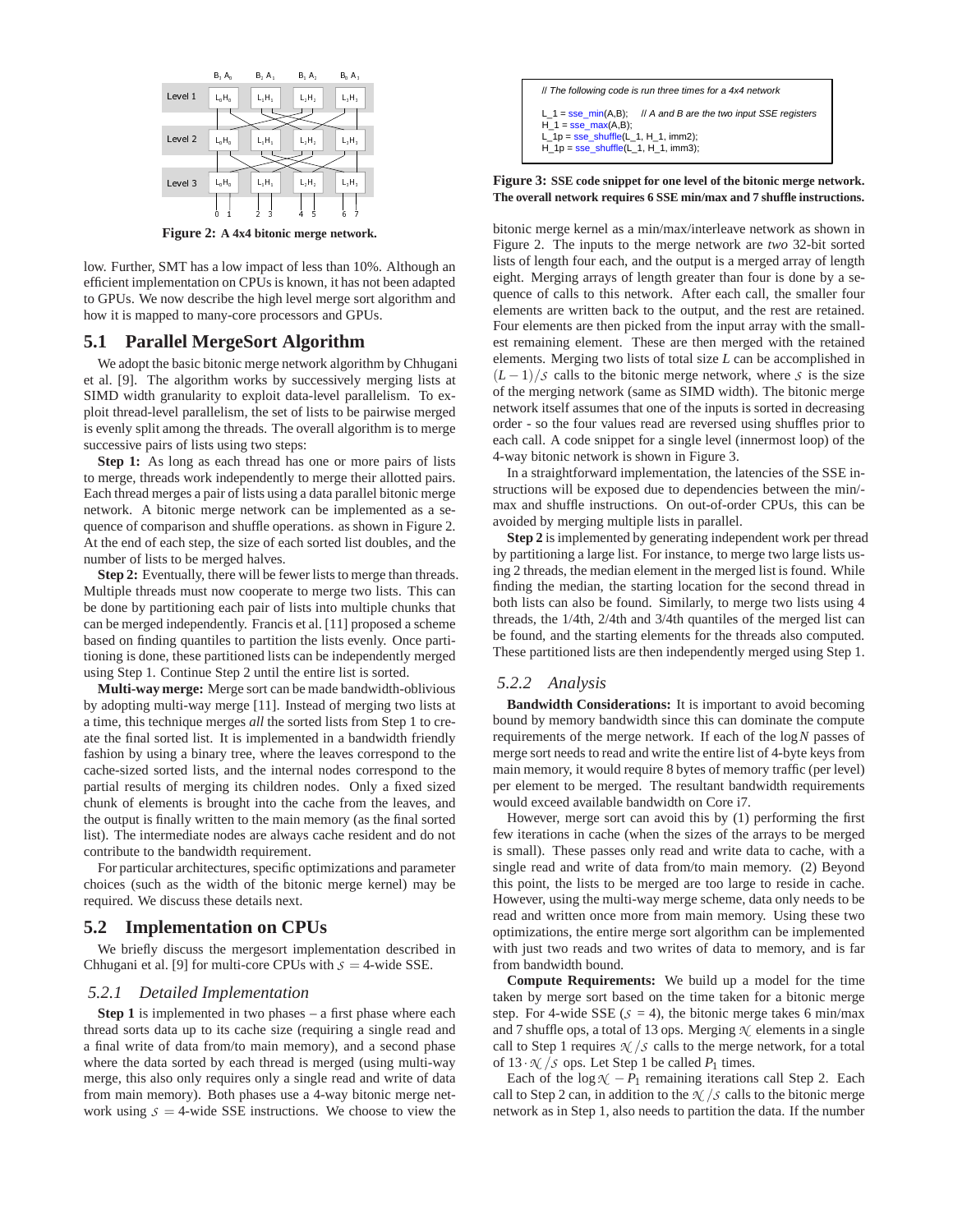of operations to partition is  $O_{part}$ , then the total cost per call is 13 ·  $\mathcal{N}/\mathcal{S} + O_{part}$  ops. In addition, for each step, there is an overhead of a executing a barrier call *Osync* due to the fact that all threads of merge sort must synchronize between iterations.

The overall time for merge sort is therefore  $(13 \cdot \mathcal{A}/\mathcal{S} + O_{sync})$ .  $P_1 + (13 \cdot \mathcal{N}/s + O_{sync} + O_{part}) \cdot (\log \mathcal{N} - P_1)$ . The partition time *Opart* is generally small enough to be neglected, hence the above expression simplifies to  $(13 \cdot \mathcal{K}/s + O_{sync}) \cdot (\log \mathcal{K})$ .  $O_{sync}$  may be non-negligible can be a source of overhead.

To summarize, merge sort on CPUs is SIMD-friendly and bandwidthoblivious.

## **5.3 Implementation on GPUs**

Previous work on merge sort on GPUs has used parallel binary search to perform the merge operations at each merge step [22]. We propose to instead use the efficient bitonic merge scheme that can efficiently exploit thread-level and data-level parallelism. Due to the wider SIMD width of GPUs, we adopt a wider merge network. We highlight the main features of the algorithm and the differences from the CPU algorithm below. The resulting implementation is the *fastest* comparison based GPU sort.

#### *5.3.1 Detailed Implementation*

**Size of the merge network:** GPUs have 8 execution units per processor (hence 8-wide SIMD), but a logical SIMD width of 32. All instructions execute on 32 elements and take 4 cycles. To avoid wasting compute resources, we must use all 32 logical SIMD lanes.

For merge sort, the number of operations per element sorted by the bitonic merge network increases as the network width *S* increases. It is therefore better to use as small a merge network as possible. Instead of implementing a 32-wide network, it is better to instead use the 32 lanes to implement *U* parallel 32/*U*-wide networks (each sorting independent lists). We would then use a condition on the *threadId* (SIMD laneid) to decide which list each SIMD lane will process. There are two main constraints: (1) the physical SIMD width of 8 provides an upper bound of 4 on *U*, since each of the 8 physical lanes must run the same instruction. (2) sorting independent lists will require the inputs to be gathered into SIMD registers and outputs to be scattered back to global memory. However, since memory gathers and scatters only occur at a half-warp granularity of 16 threads, using  $U = 2$  avoids any gathers/scatters.

**Step 1** is therefore performed using a 16-wide sorting network. The sorting network, as before, can be implemented as a min/ max/interleave sequence of instructions. However, the key difference comes due to the **absence of a single-instruction shuffle operation** on GPUs. Instead, shuffles need to be implemented by scattering elements to shared memory (to their correct output positions), perform a flush to shared memory to ensure values have been written, and reading them back consecutively from shared memory.

The performance of the shared memory scatter operation depends on the pattern of access. Shared memory on recent GPUs is arranged into 16 banks, and accesses that hit different banks (among the 16-threads of a half-warp) can occur simultaneously with no gather overhead. However, accesses that hit the same bank are serialized. Since a majority of the time in merge sort is spent in the merge network, this can result in a significant performance overhead. In the merge network of Figure 2, the output of each min instruction  $L_i$  goes to index  $2i$ , and the output of each max instruction  $H_i$  goes to index  $2i+1$ . Such accesses are known to create twoway bank conflicts on GPUs [20], leading to a substantial loss of performance. We can avoid bank conflicts by **permuting** the lists to be merged. The permutation index is chosen such that the reads and writes to shared memory are to different banks. This technique







**Figure 5: Sorting performance of radix and merge sorts on Intel Core i7 and NVIDIA GTX 280.**

is applicable to GPUs of any SIMD width. A code snippet of the merge network in CUDA is shown in Figure 4.

As in the CPU case, we found it necessary to merge multiple lists in parallel to avoid instruction dependency overheads. We found that we needed to merge 4 lists in parallel for optimal performance.

**Step 2** is performed as in the CPU, by finding the quantiles of the arrays to be merged and the starting offsets of each block.

#### *5.3.2 Analysis*

**Bandwidth Considerations:** Unlike on the CPU platform, there is no need to implement caching or multi-way merge on current GPUs. There are two reasons for this: (1) the number of compute instructions is higher on the GPU due to the overhead of the shuffle operation, and (2) the bandwidth-to-compute ratio of the GPU platforms is higher than CPUs. Even a simple implementation is about 4X away from bandwidth bound; this means that the bandwidth could decrease by a factor of 4 without impact in performance. However, future GPU platforms may see lower bandwidthto-compute ratios; if this ratio decreases by more than 4X, merge sort may become bandwidth bound and require multi-way merge.

**Compute Requirements:** The bitonic merging network takes 8 ops/level (2 loads from shared memory, a min, max, 2 writes to shared memory, and 2 for synchronization). A *S*-wide merging network has log2*S* levels. A 16-wide network thus has 5 levels, hence a total of 40 ops. This produces 32 results to be written into the output buffer; hence it takes  $40/32 = 1.25$  ops/element for the bitonic merge. Additionally, each bitonic merge requires reading global to shared memory and a reversal of one array (*Ooverhead*). Merge sort requires a total of  $\log \mathcal{N}$  such passes. For the last  $\log \mathcal{T}$ levels when there are fewer lists to merge than the number of thread blocks  $\tau$ , there is also a cost of partitioning large arrays (as per Step  $2(O_{part})$ . On the GPU,  $\tau = 240$ , with 8 thread blocks/core and 30 cores - which means that the last 8 levels need partitioning. The overall time for merge sort,  $O_{overall} = (\log \chi) \cdot (1.25 + O_{overhead}) \cdot$  $\mathcal{N} + 8 \cdot O_{part}$ .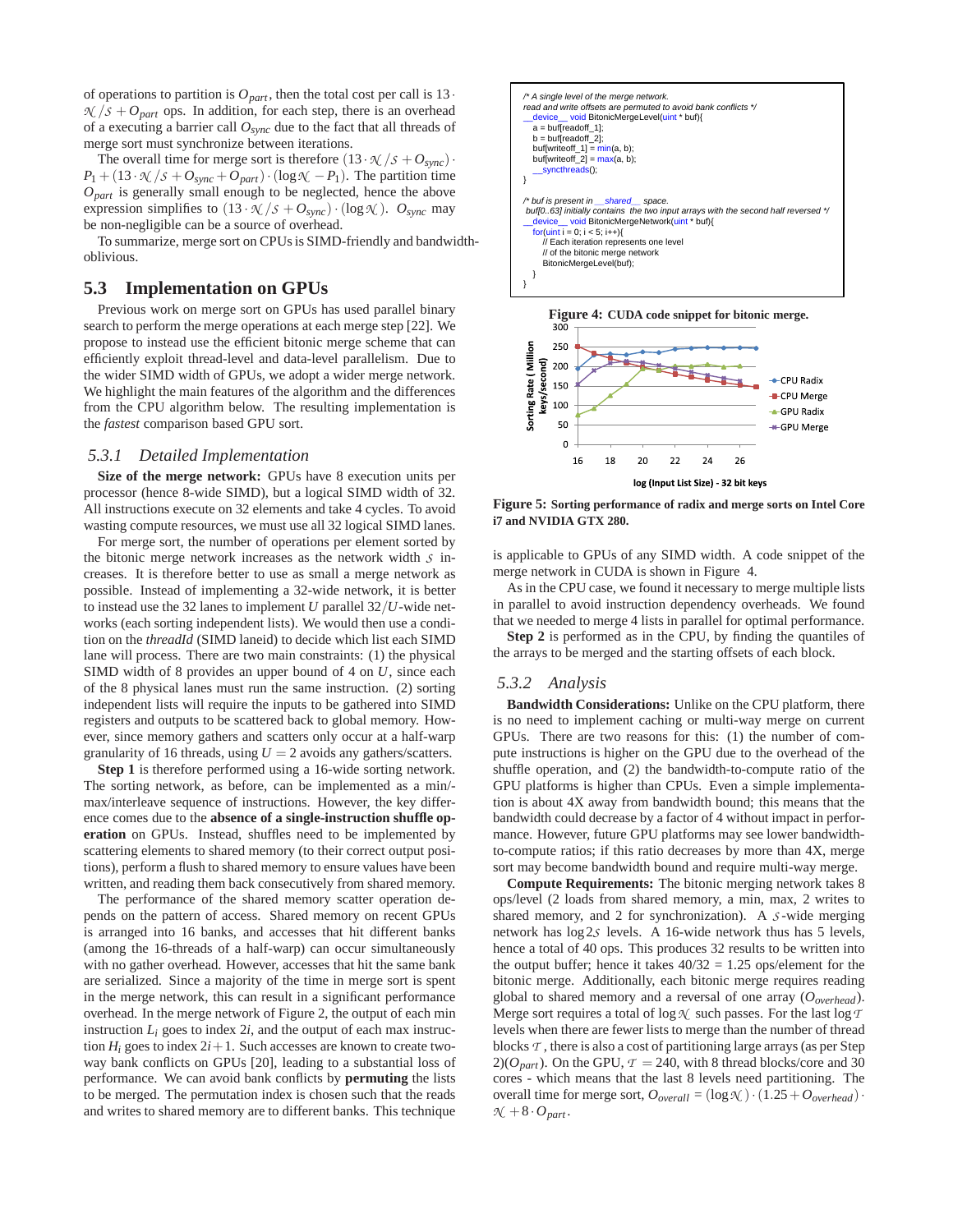

**Figure 6: Performance Variation of different sorts with varying entropy (a) CPU Radix (b) GPU Radix (c) CPU Merge and (d) GPU Merge.**

# **6. PERFORMANCE EVALUATION**

**Machine Configuration**: We now evaluate the performance of radix and merge sort on an Intel quad-core 3.2 GHz Core i7 CPU and an NVIDIA GTX 280 GPU running at 1.3 GHz. Both the CPU and GPU systems have 4 GB RAM and run Linux. Peak flops and peak bandwidth of the two platforms are shown in Table 1.

## **6.1 Comparative Analysis on CPUs and GPUs**

We first present our sorting performance results on a random distribution of 32-bit integers. Figure 5 presents our results of (a) the best radix sort implementation and (b) the best merge sort on Core i7 and the GTX 280. The best radix sort implementation on Core i7 is our scalar buffer version while the best one on the GTX 280 is the stream split version. We present the sorting throughput (in millions of elements/second) versus  $\log_2 \mathcal{N}$ , where  $\mathcal{N}$  is the length of input to be sorted.  $\mathcal{N}$  varies from  $2^{16}$  to the largest input that fits in memory on the respective platforms (our sorts are out-of-place; we must store the input, output and some temporaries in memory). The effect of the computational complexity of merge and radix sort can be seen from the figure. The sorting rate of CPU radix sort **is constant** at sizes above 128K elements, in line with the linear  $O(\mathcal{N})$  complexity of radix sort. On the other hand, the sorting rate of merge sort **reduces with** *N* from about 240 M elements/second at  $\mathcal{N} = 128$  K to 140 M elements/second at  $\mathcal{N} = 128$  M. This is the effect of the  $O(\mathcal{N} \log \mathcal{N})$  complexity of merge sort. GPU trends are also similar at large *N* over one million. However, synchronization costs and high kernel call overheads on GPUs leads to slower performance of both radix and merge sort for  $\mathcal{N}$  smaller than 1 million.

**CPU performance:** On the Core i7, radix sort has a throughput of 240M elements/second and outperforms merge sort for most values of  $\mathcal{N}$  starting from 128K elements. At  $\mathcal{N} = 2^{27}$ , the radix sort throughput is **1.7X** the merge sort throughput of 144M elements/second. In terms of cycles per element (cpe), a single pass of radix sort is written using scalar instructions and takes about 13 cpe, while a single pass of merge sort (using SSE instructions) only takes 2.5 cpe (which is a 3.8X speed-up over scalar code). Radix sort always takes 4 passes, and hence 52 cpe. Merge sort takes log*N* passes and hence 2.5log*N* cpe. Our radix sort performance is the best reported performance on CPU architectures to date.

**GPU performance:** On the GTX 280 GPU, merge and radix sorts have comparable performance. Radix sort is still slightly faster than merge at large  $\mathcal{N}$ , but the gap narrows to only about **10%** at  $\mathcal{N} = 2^{26}$ . Radix sort takes about 195 cycles/element, which is spent in performing 32 1-bit splits (each takes about 3.75 cycles per element), plus the time taken for histogram computations and writing out local sorted data to global memory. The throughput of the split code is about 200 M elements/second. A single pass of merge sort takes only about 1.4 instructions per element in the bitonic merge network (this is about half the instructions as on the Core i7 due to the SIMD width being twice as large). This would mean that for  $\mathcal{N} = 2^{26}$  elements, merge sort could potentially run at 268 M elements/second. However, we found that the merge code suffers from overheads due to index computations and array reversal, resulting in an achieved performance of only 176 M elements/second. On an architecture where these overheads are lower, merge sort can *perform better* than the split radix sort.

**Comparing CPUs and GPUs:** In terms of absolute performance of CPU versus GPU, we find that the best radix sort, the CPU radix sort outperforms the best GPU sort by about 20%. The primary reason is that scalar buffer code performs badly on the GPU. This necessitates a move to the split code that has many more instructions than the buffer code. This is enough to overcome the 3X higher compute flops available on the  $GPU<sup>4</sup>$ . On the other hand, the  $GPU$ merge sort does perform slightly better than the CPU merge sort, but the difference is still small. The difference is due to the absence of a single instruction scatter, and the additional overheads, such as index computations, affecting GPU performance.

**Different distributions:** We now show the effect of different input distributions on radix and merge performance on CPU and GPU architectures. We create distributions with 32-bit keys of different entropy based on the method proposed in Thearling et al. [26]. Figure 6 shows that sort performance is stable, and improves only slightly with decreasing entropy. As the key entropy drops from 32 bits to 0 (constant data), the radix sort performance improves by about 12% on the CPU and about 20% on the GPU. The improvement is because of the improved pattern of memory access in the rearrange step (Step 3) of the respective sorts. For constant data, all keys belong to the same histogram bin and will all be written to consecutive memory locations. This results in streaming write accesses that are very efficient on CPU and GPU architectures.

Memory access patterns in merge sort do not change when the entropy of the keys decreases. As we move from keys of 32-bit entropy to those with 0-bit entropy, merge sort performance improves very marginally by less than 5% on both CPUs and GPUs.

# **6.2 Comparison to analytical model**

We analyze CPU code using the VTune Performance Analysis Tooland compare it to our performance model. For GPU code, we use the CUDA profiler [20] for comparative purposes.

**CPU Radix Sort:** The number of instructions (per element) in each step found from VTune matches closely with the number of operations predicted in Section 4.3.2. Step 1 takes 5 instructions/element/core, as predicted in our model. In terms of bandwidth, Step 1 reads 4 bytes/element. The measured bandwidth on the Core

<sup>4</sup>Of the 933 actual GFlops on the GTX 280, 622 are available through madd and Special Purpose Unit flops that sorting algorithms cannot readily use.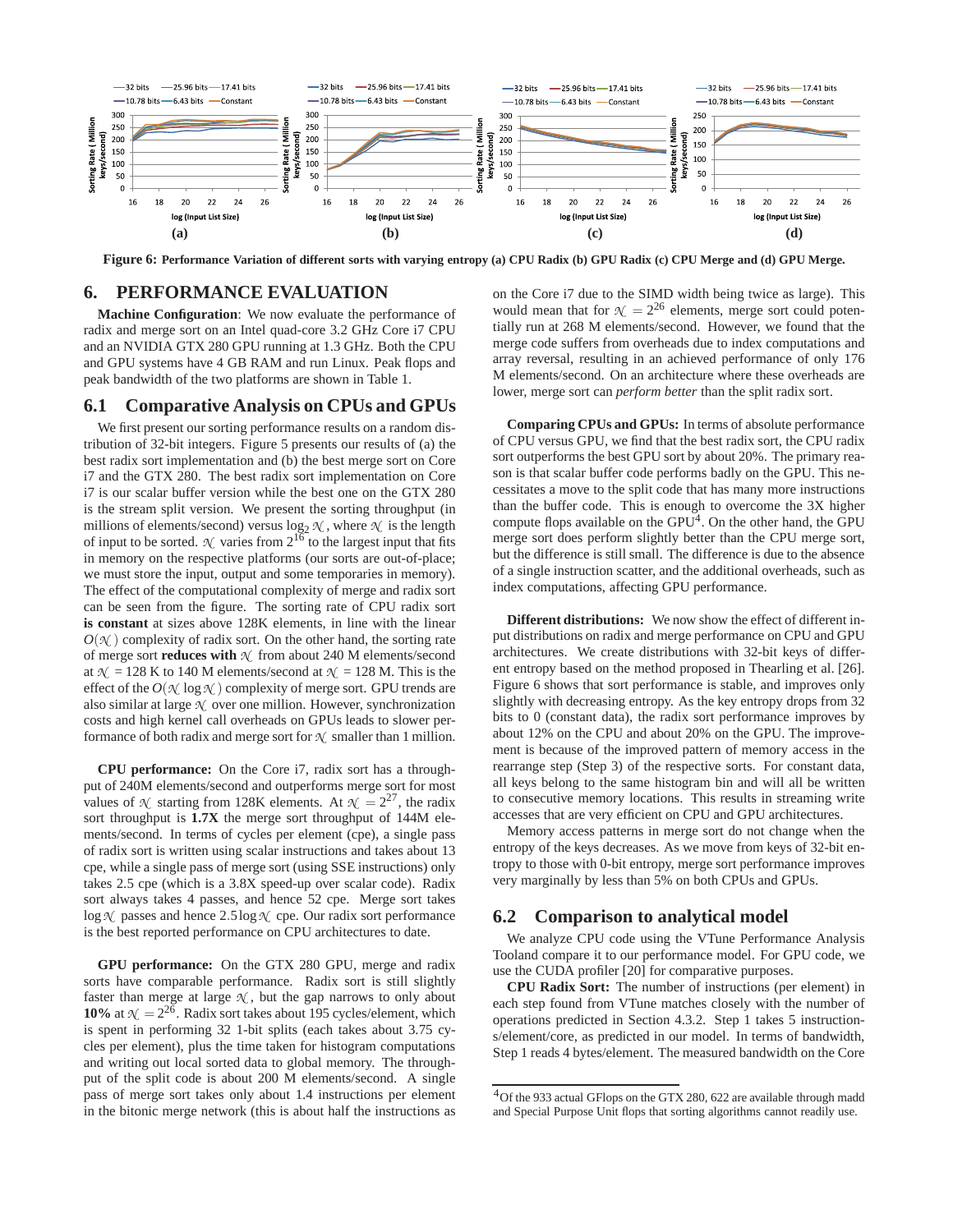i7 processor is about 7.2 bytes/cycle<sup>5</sup>. Thus it takes  $4/7.2 = 0.55$  cycles/element. The actual run-time is 0.57 cycles/element, **which is very close**; hence Step 1 is bandwidth bound. Step 2 takes negligible time; matching our performance model.

Step 3 computes a histogram, as in Step 1, but also writes data to the buffer and performs buffer management to flush buffer lines that are full.  $O_{write} = 4$  instructions (3 for computing indexes and 1 for writing the data), and  $O_{buf} = 3$  instructions (compare for full buffer, branch and write). Hence, Step 3 takes a total of 12 instructions/element/core, or a total of 4 instructions/element on 4 cores. This is very close to the 4.3 instructions/element actually found. By a combination of loop unrolling and the use of SMT, we are able to hide latency. CPU architectures can process multiple instructions in parallel, and our code retires 1.6 instructions per cycle. Step 3 takes a total of 2.7 cycles/element. Overall, we therefore take 3.3 cycles/element per radix sort pass. The run-time of 4 passes of radix sort is 13.1 cycles/element. On 4 cores, we get near perfect scaling of 3.9, leading to a throughput of 240 M elements/second.

**CPU Merge Sort:** Each 4-wide bitonic merge step takes about 17 SSE instructions, about 30% more instructions than expected due to register spills. Overall, this produces 4 elements, hence a total of  $17/4 = 4.25$  instructions/element. By software pipelining [3], instruction latencies are hidden; an IPC of 1.7 is obtained, leading to a performance of 2.5 cycles/element/iteration on 1 core, which reasonably matches our model.

**GPU Radix Sort:** The number of SIMD instructions in each step closely matches expected numbers. Step 1 is indeed compute bound, with each pass taking about 4.8 instructions/element for 4 bit sort and histogram update, about 15% off the expected number of 4.2 instructions/element. Each SIMD instruction takes 4 cycles; hence Step 1 takes a total of 19.2 cycles/element per pass. Step 2 takes negligible time. Step 3, as expected is bandwidth bound; however, it takes 5.3 cycles/element, which is significantly higher than the expected bandwidth bound number of 2.9 cycles/element. We found the main reason to be that the local sort method suffers some uncoalesced accesses when the distribution of elements to different radixes within each block is not uniform. Each consecutive 64-byte region can have elements belonging to more than 1 radix, leading to scatters and higher bandwidth consumption. On average, the bandwidth consumption is about 1.75X the expected value. Accounting for this, our model closely matches the results.

**GPU Merge Sort:** Each 16-wide bitonic network takes 1.4 instructions/element, which is only ∼10% off the predicted 1.25 instructions/element. *Ooverhead*, the time to compute indices for global memory addresses, read global to shared memory, and reversal of one of the arrays read, takes about 0.6 instructions/element. Overall, merge sort takes about 2 instructions/element. With perfect latency hiding, each instruction takes 4 cycles to execute, a total of 8 cycles. However, merge sort suffers a small latency impact (∼10%) due to shared memory synchronization costs, and takes a total of 9 cycles/element/iteration on 1 core, resulting in a performance of 180 M elements/second for  $\mathcal{N} = 2^{26}$ .

## **6.3 Comparison to other sorts**

We implemented the state-of-the-art algorithms on the latest CPU and GPU platforms. Our CPU radix sort and GPU merge sort implementations improved on existing best known non-comparison CPU sorts and comparison based GPU sorts respectively.

|               | <b>CPU</b> |                   |              |                | <b>GPU</b>    |       |                |
|---------------|------------|-------------------|--------------|----------------|---------------|-------|----------------|
| BW            | 30.0       |                   |              |                | 141.7         |       |                |
| <b>GFlops</b> | 103.0      |                   |              |                | 933.3         |       |                |
|               | Radix      | <b>IPP</b><br>[2] | Merge<br>[9] | AA<br>[13]     | Radix<br>[22] | Merge | Sample<br>[18] |
| 256K          |            |                   |              |                |               |       |                |
|               | 1.1        | 1.2               | 1.2          | 2.1            | 2.1           | 1.3   | 2.5            |
| 1M            | 4.4        | 5.2               | 5.3          | 9.6            | 5.4           | 5.0   | 9.1            |
| 4M            | 17.2       | 25.4              | 23.3         | 40.9           | 20.8          | 21.6  | 38.1           |
| 16M           | 67.6       | 160.7             | 101.5        | 185.7<br>835.5 | 81.7<br>333.4 | 94.5  | 139.8          |

**Table 1: Performance comparison of the best performing sorting algorithms across platforms with various peak bandwidth (GB/sec) and peak flops (GFlops). We italicize our sorting implementations. Running times are in milliseconds, so lower numbers are better.**

Table 1 compares the best reported running times of comparison and non-comparison sorts on the latest CPU and GPU platforms. On the CPU platform, a 3.2 GHz Core i7, we compare our radix sort implementation with the best known radix implementation, the Intel IPP radix sort [2] and state of the art comparison based sorts - our implementation of the merge sort by Chhugani et al [9], and AA-Sort [13]. All results were collected on the same platform. Our radix sort is up to 1.7X faster than the best reported sort so far (the merge sort based on Chhugani et al. [9]), and up to 3.8X better than AA-Sort. The main reason is that the radix sort algorithm has fewer operations than merge sort due to computational complexity, and the small SSE width of the CPU is insufficient to compensate for the higher complexity. We are also **2X** better than the IPP radix sort at larger data sizes. This is because IPP radix sort suffers from cache misses, in particular conflict misses, and becomes bound by main memory bandwidth and latency for large data sets.

On the GPU, an NVIDIA GTX 280, we compare our GPU merge implementation versus a recent comparison based sample sort [18] (the best reported GPU comparison sort). The performance results for sample sort is taken from [18]. We are about 1.5-2X better than their recent implementation. While their implementation is on a Tesla C1040 platform, this has the same compute flops as the GTX 280. Their results show that their implementation is compute bound, and performance is not expected to improve on the GTX 280. Our merge sort is the **fastest** reported comparison based sort on GPUs. We also compare our merge sort implementation to the radix sort implementation based on Satish et al. [22]. Our merge sort is faster than radix up to 2M elements since each pass of merge sort has fewer instructions than the split version of radix sort, but the complexity of radix sort takes over at larger inputs.

# **7. LARGE KEYS AND PAYLOADS**

We have so far reported sorting performance on 4-byte keys. While 4-byte keys are useful in many database applications, larger keys are used in certain contexts, like sorting on names/dates [5, 7]. Databases also frequently need to sort entire records, in which case we need to sort keys with payloads.

**Handling variable length keys and payloads:** We advocate using fixed length keys and using record id's instead of entire records while sorting. This is to maximize the use of SIMD and to minimize bandwidth requirements while reordering data. In order to handle variable length data, we use the work of Bohannon et al [7] to remap variable length keys to fixed length keys of 4 or 8 byte keys. We investigate both these cases in this section. To handle payloads, we use fixed length rid's during the sort and perform a epilogue to rearrange entire records once sorting is done. Such a technique is also used in Kim et al. for join algorithms [16].

 $5$ The peak bandwidth is about 9 bytes/cycle of which 7.2 bytes/cycle is achieved in practice.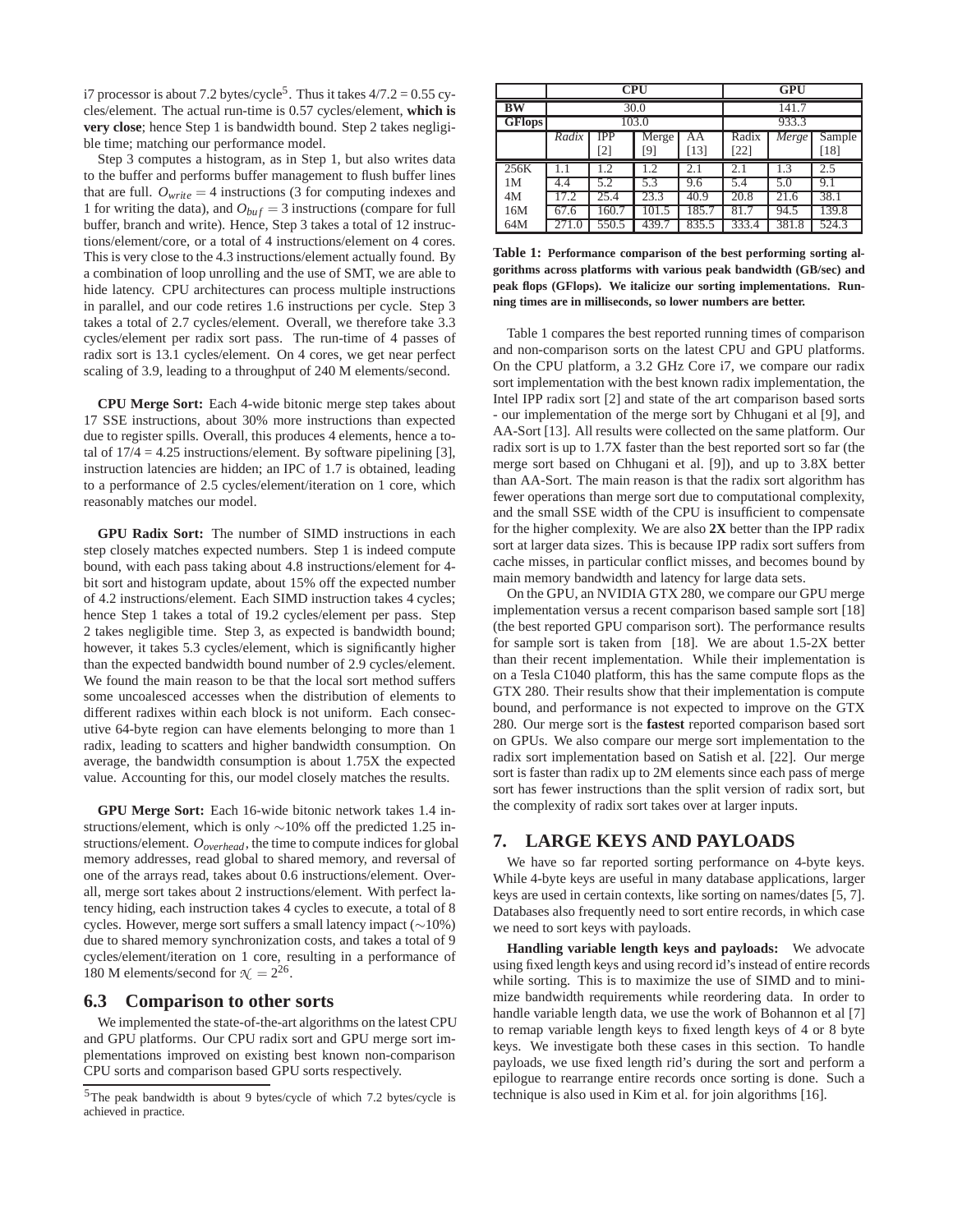**Impact on Radix Sort:** Increasing the key length from 4-bytes to larger keys leads to increase in both compute and bandwidth resources during sort. For radix sort, as the key-width doubles, each pass will need to read and write twice the data that it did previously. Moreover, since radix sort considers a constant number of bits per pass, the number of passes also doubles as we double keywidths. The bandwidth requirement of radix sort therefore scales **quadratically** with key-width.

For the scalar CPU buffer radix sort, the original code to sort 32 bit keys does not use SSE registers. When we sort larger keys, we utilize these unused SSE registers to store keys up to 16 bytes, and run the scalar buffer code on data in SSE registers. The number of instructions per pass, is therefore constant; compute only increases linearly with the number of passes. For the GPU split code, we already utilize SIMD registers. Parts of the algorithm such as local scatters need to store the entire keys in SIMD; these portions scale linearly with key width per pass; and since the number of passes increases linearly with key width, the net effect is a *quadratic scaling*. There are however, other parts of the algorithm (histogram update and 1-bit scans) that only work with a few bits at a time and are unaffected by key width. These only *scale linearly*, and hence overall compute does not scale quadratically. Since compute scales slower than bandwidth requirements of radix sort with increasing key widths, radix sort gets bandwidth bound on large keys.

Figure 7 shows the time taken to run radix and merge sort with increasing key widths relative to the 32-bit key radix sort times on each architecture (lower bars indicate better performance). For radix sort, we see that CPU performance on 64-bit and 128-bit keys is 2.7X and 10.9X slower than 32-bit keys. CPUs become bandwidth bound for larger than 6 byte keys, and thereafter slow down quadratically with key width. On GPUs, the slowdown on 64-bit and 128-bit keys is 3.0X and 9.7X. Only parts of the GPU implementation are bandwidth bound; hence the performance drop is more than linear but less than quadratic in key width.

*Handling payload:* Figure 7 also shows that the performance of 32-bit key and rid pairs is only 1.3X worse than 32-bit key sort on CPUs and only 1.2X worse on GPUs. This is because the number of passes of radix is the same as for keys only; the only performance loss is due to the instructions and extra bandwidth required for moving the rids.

**Impact on Merge Sort:** The bandwidth requirement of merge sort only increases **linearly** with key width. Our implementation of merge sort is not bandwidth bound even on 128-bit keys on either platform. The compute requirements of merge sort on larger keys depends on: (1) the data types on which comparisons are naturally supported on each architecture. (2) the number of keys compared in a single SIMD instruction, which is decided by the expense of gathering 32-bit portions of large keys into SIMD registers (we could either use SIMD registers to store the entire large key or a number of 32-bit partial keys). (3) gain in performance by using smaller merge networks in case SIMD is used to store the entire key.

On CPUs, 64-bit SIMD comparisons are efficiently supported with only a 2X performance loss over 32-bit comparisons. However, there is no support for 128-bit compares, which must be implemented using multiple 64-bit comparisons using:

$$
(a_{[127..0]} > b_{[127..0]}) \equiv (a_{[127..64]} > b_{[127..64]}) \vee ((a_{[127..64]} = b_{[127..64]}) \wedge (a_{[63..0]} > b_{[63..0]}))
$$

Since CPUs do not have efficient gather support, SSE registers are used to store the entire keys: 2 64-bit keys/32-bit (key,rid) pairs or a single 128-bit key (leading to a 2X or 4X drop in performance). Some of this drop is gained back by the use of smaller and more



**Figure 7: Performance of radix and merge sort on large keys (relative to 32-bit radix performance) on Intel Core i7 and NVIDIA GTX 280.**

efficient sorting networks. The net effect is that performance drops by about 1.8X for key-value pairs and 64-bit keys, and a further sharp drop of 2.9X from 64-bit to 128-bit keys (shown in Figure 7). GPUs do not have support for 64-bit compares; however, gathering 32-bits out of a 64-bit or 128-bit key can be done through efficient gathers in shared memory. Thus we must construct large-key comparison functions using 32-bit compares, but all comparisons can work on a 16-wide network.After a 2.1X drop from 32-to 64-bit keys, there is only a further 1.7X drop from 64-bit to 128-bit keys. Key value pairs can be efficiently compared by extracting out only keys; this only leads to a 1.2X performance drop.

**Summary:** The overall trends for radix and merge sort scaling means that merge sort (which is 1.7X slower than radix sort on 32 bit keys) becomes comparable in performance to radix on 64-bit keys and 1.3X better on 128-bit keys. On GPUs, where merge performance on 32-bit is only 10% off radix, merge sort becomes 1.3X and 2.5X faster than radix for sorting 64-bit and 128-bit keys. The fundamental reason is the high bandwidth utilization of radix; making merge sort superior for sorting large keys on current hardware.

# **8. FUTURE ARCHITECTURES**

In this section, we take into account the growing trends towards single-chip many-core architectures, with each core having wider SIMD to predict the best performing sort version. Future projections point to increasing core count as the major way of improving performance under power constraints. However, the bandwidth available is unlikely to scale with the increased core count; the **bandwidth per core** will drop in the future [21].

Recent trends have pointed to increasing SIMD width from 4 wide in SSE to 8-wide in AVX and current GPUs. Recently announced architectures by Intel (Larrabee) [23] and NVIDIA (Fermi) [19] have 16-wide SIMD units. The logical SIMD width of NVIDIA GPUs is already 32; we project this may increase to 64-wide and beyond. Further, in order for the increased compute power due to core and SIMD to be useful, applications must not be bandwidth bound. As in other applications, sorting algorithms that are SIMDfriendly and use less bandwidth should perform well in the future.

In order to project the performance of radix and merge sort on future architectures, we perform a simulation of our different sorts on a generic *future* many-core processing platform. We model a Chip Multi-Processor architecture with high core count: 64-cores and increasing SIMD widths from 16-wide to 128-wide. We enhance each core to have distinguishing architectural features: arbitrary gather/scatter, general interleave instructions and unaligned memory access support, while retaining typical characteristics of a many-core processor such as coherent caches and in-order instruction processing, as on recently announced parts by Sun [8] and Intel [23]. Although we expect the per core bandwidth to decrease, the extent of the decrease is unclear. We therefore maintained it **constant** in our experiments. This gives an **upper bound** on radix